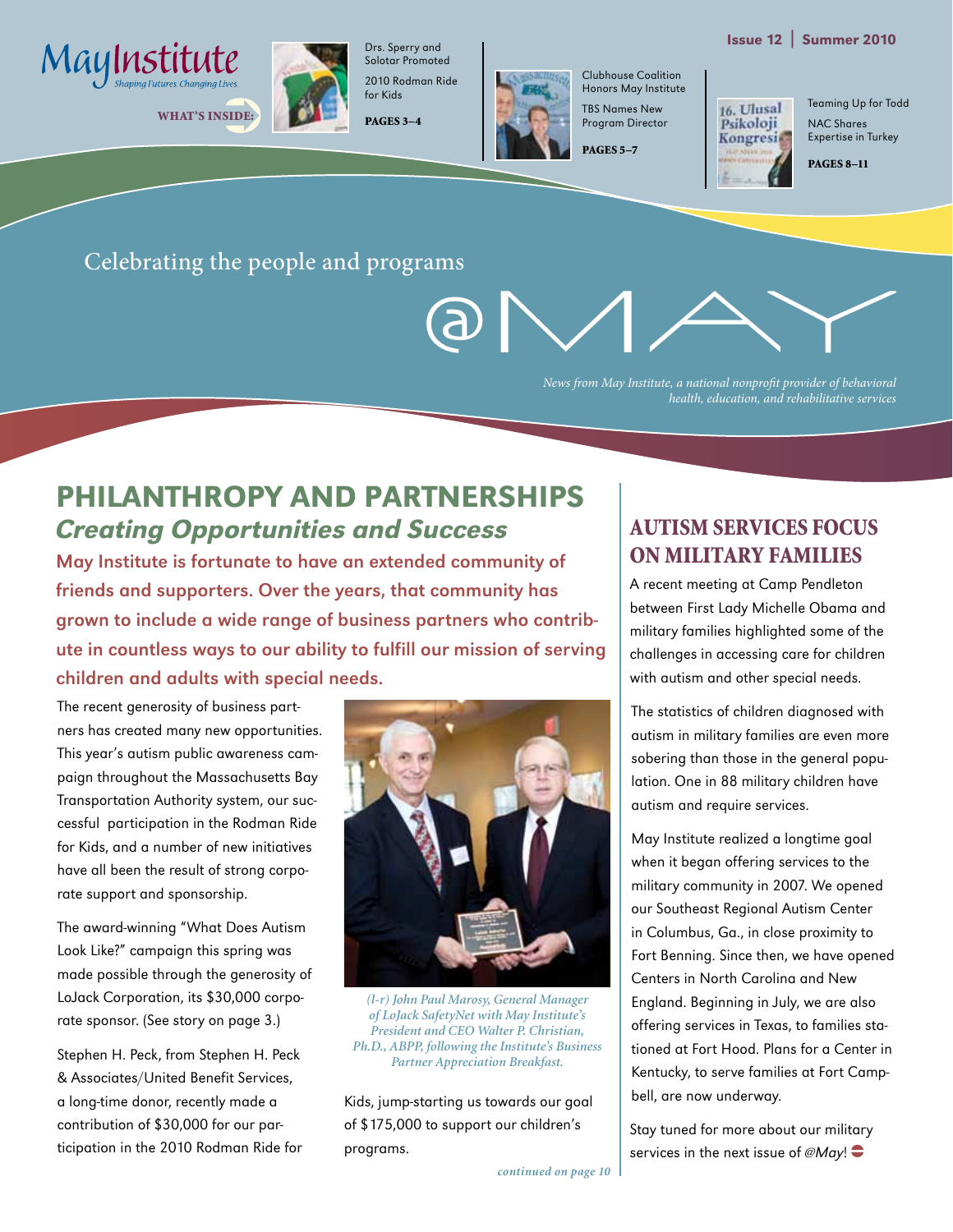## **Letter from our PRESIDENT**



Dear Friends,

This spring marked the 55th anniversary of May Institute's official incorporation. I want to take a moment to thank each of you for your support of our organization. Whether you are an individual or family served, a staff member, contributor, funder, board member, or someone with a commitment to the work we do, you are an important member of our extended family.

Five years ago, as we marked May Institute's 50th anniversary, I couldn't have imagined the progress we would make together over the next five years. There have been many accomplishments during that time, including:

 Opening May Center schools in Woburn and Randolph, Mass., and welcoming The Bay School in Santa Cruz, Calif., as one of our May Centers for Child Development. We also moved to and expanded our corporate headquarters in Randolph, which now includes an upper and lower school

campus, the newly expanded Autism Spectrum Disorders Clinic, and our newest Day Habilitation Program.

- Realizing our longtime goal of opening centers of excellence dedicated to serving military families. We now offer services in Georgia, North Carolina, Texas, and New England. Plans are underway to further expand through new centers in California, Kentucky, and Hawaii, all in close proximity to key military installations.
- Founding the National Autism Center, which in 2009 completed its multi-year National Standards Project. We disseminated the project's results around the country and beyond.
- Launching two autism public awareness campaigns throughout Massachusetts, and creating the *Faces and Voices of Autism* photo exhibition which has been on exhibit in multiple states, and our nation's capital.
- Dramatically expanding our fundraising through participation in the Rodman Ride for Kids and other efforts, resulting in donations of over \$3 million in the past three years.
- Receiving a number of significant awards, including top national honors for our clinical expertise, training initiatives, and contributions to the field of applied behavior analysis.

There are many more accomplishments I could add to this list. I am tremendously proud of our work, particularly in the midst of one of the most challenging economic climates in our lifetimes.

Regardless of what reasons have brought you to May Institute, please accept my gratitude for being a part of its growth and mission. Join me in celebrating our past accomplishments, current successes, and dreams for the future. Jacques and Marie-Anne May set out to help one child at a time. I believe we have advanced their dream, building an organization with exceptional breadth and depth of knowledge and expertise, as well as an unwaivering commitment to caring.

It is a new time, with new promises. I thank you, and invite you to move forward with us.

Sincerely,

attu P. Christian

Walter P. Christian, Ph.D., ABPP President and CEO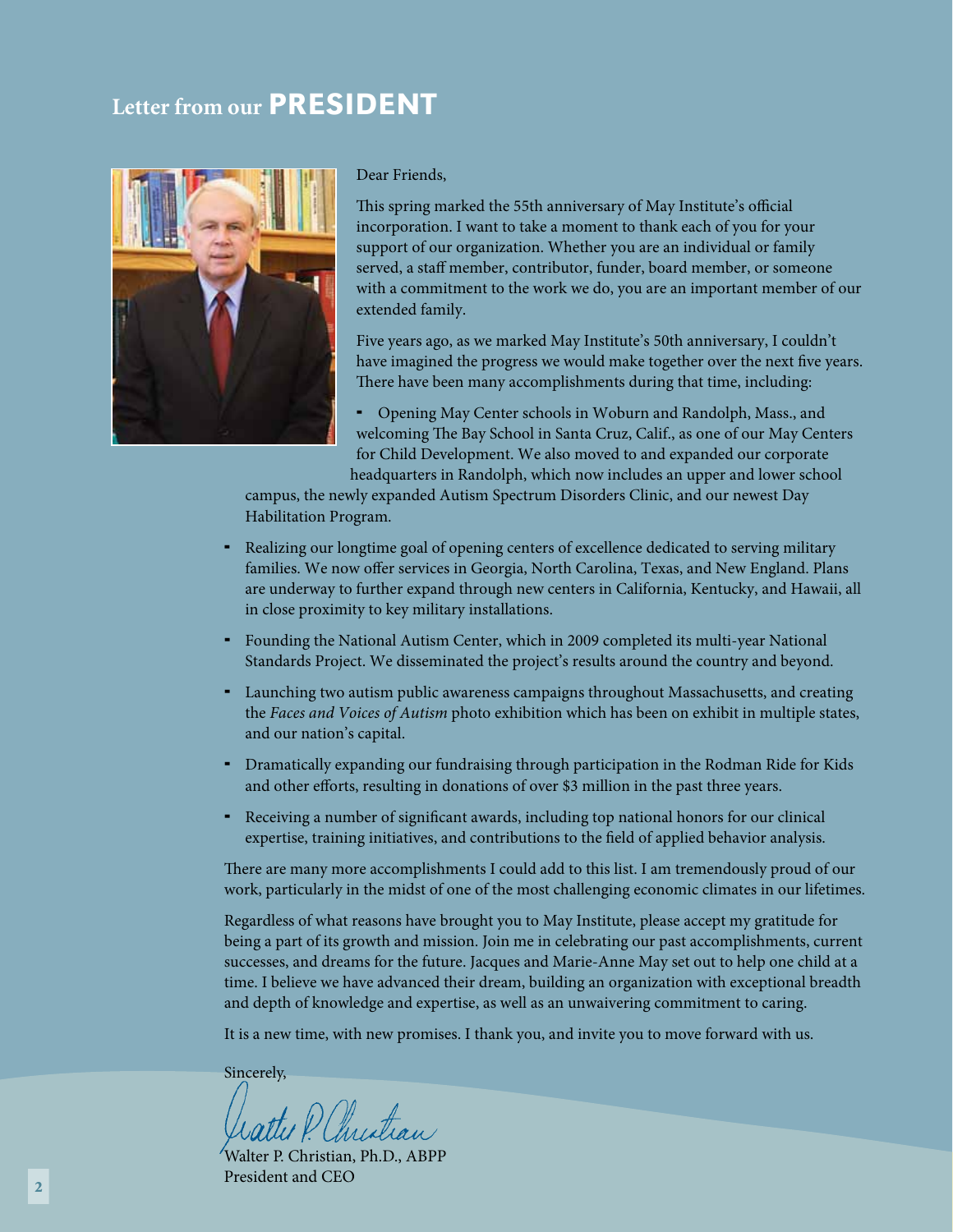# Autism Campaign Reaches Millions with Support from LoJack Corporation

#### *Press Conference Kicks Off Public Awareness on MBTA*

May Institute launched a powerful public awareness campaign in April that featured photos and stories of children with autism as well as important information about the disorder. The campaign—*"*What Does Autism Look Like?"—was sponsored by LoJack Corporation and its LoJack SafetyNet, a service that enables law enforcement and other public safety agencies to search for and maximize the safe return of a child with special needs who wanders.

This year's campaign included more than 1,000 informational pieces on the Massachusetts Bay Transportation Authority (MBTA) system—125 platform posters in dozens of subway and commuter rail stations, and 900 educational car cards displayed in subway cars and buses. As many as 1.3 million riders use

In Massachusetts, nearly 11,000 schoolaged children have autism.

"May Institute and our National Autism Center are committed to increasing public awareness about autism," said President and CEO Walter P. Christian, Ph.D., ABPP. "We are delighted to partner with LoJack on this campaign. We



*Pictured at the press conference are (l-r): Dr. Susan Wilczynski, National Autism Center; State Representatives Ted Speliotis and Barbara L'Italien (Vice Chairman of the House Committee on Ways and Means); Heidi Howard, May Institute; Richard Davey, MBTA General Manager and MassDOT Rail and Transit Administrator; and John Paul Marosy, General Manager, LoJack SafetyNet and campaign sponsor.*

the MBTA each day. The campaign was launched at a press conference at South Station in Boston.

Autism is a developmental disability that occurs in at least one in every 110 children. It is a neurological disorder that affects the development of the brain, causing difficulty with communication, learning, and social interaction.

know that increased awareness results in earlier diagnosis and treatment—critical components for the future success of children with autism."

"May Institute is a highly regarded organization," said John Paul Marosy, General Manager of LoJack SafetyNet. "LoJack is very pleased to support the Institute's efforts to generate awareness

#### Drs. Sperry and Solotar Promoted to Key Leadership Positions

May Institute has promoted Ralph B. Sperry, Ph.D., and Lauren C. Solotar, Ph.D., ABPP, to Chief Operating Officer and Chief Clinical Officer, respectively.



"I am very pleased to announce the promotions of these two outstanding individuals to our executive leadership team," says President and CEO Walter P. Christian, Ph.D., ABPP. "I am confident that they will continue to have a very positive impact on the services we provide to the individuals in our care."

Dr. Sperry has over 30 years of experience in behavioral health management and expertise in organizational and business psychology. From 2008 until the time of his promotion, he served as our Senior Vice President of Consultation Services. He now oversees the operations of all the Institute's services.

Dr. Sperry is a licensed psychologist in Massachusetts and Connecticut, and a licensed marriage and family therapist.

Dr. Solotar began her career at May Institute in 1996 as Chief Psychologist and Vice President of Clinical Services, and was promoted to Senior Vice President of Behavioral Health Services in 2001. In her new role, she provides clinical oversight for all our programs and centers, including the newly expanded Autism Spectrum Disorders Clinic in Randolph, Mass.

Dr. Solotar is board certified in behavioral psychology, and is a licensed psychologist with extensive experience working with children and adolescents. She is an expert in cognitive and dialectical behavior therapies and the treatment of eating and anxiety disorders.  $\bullet$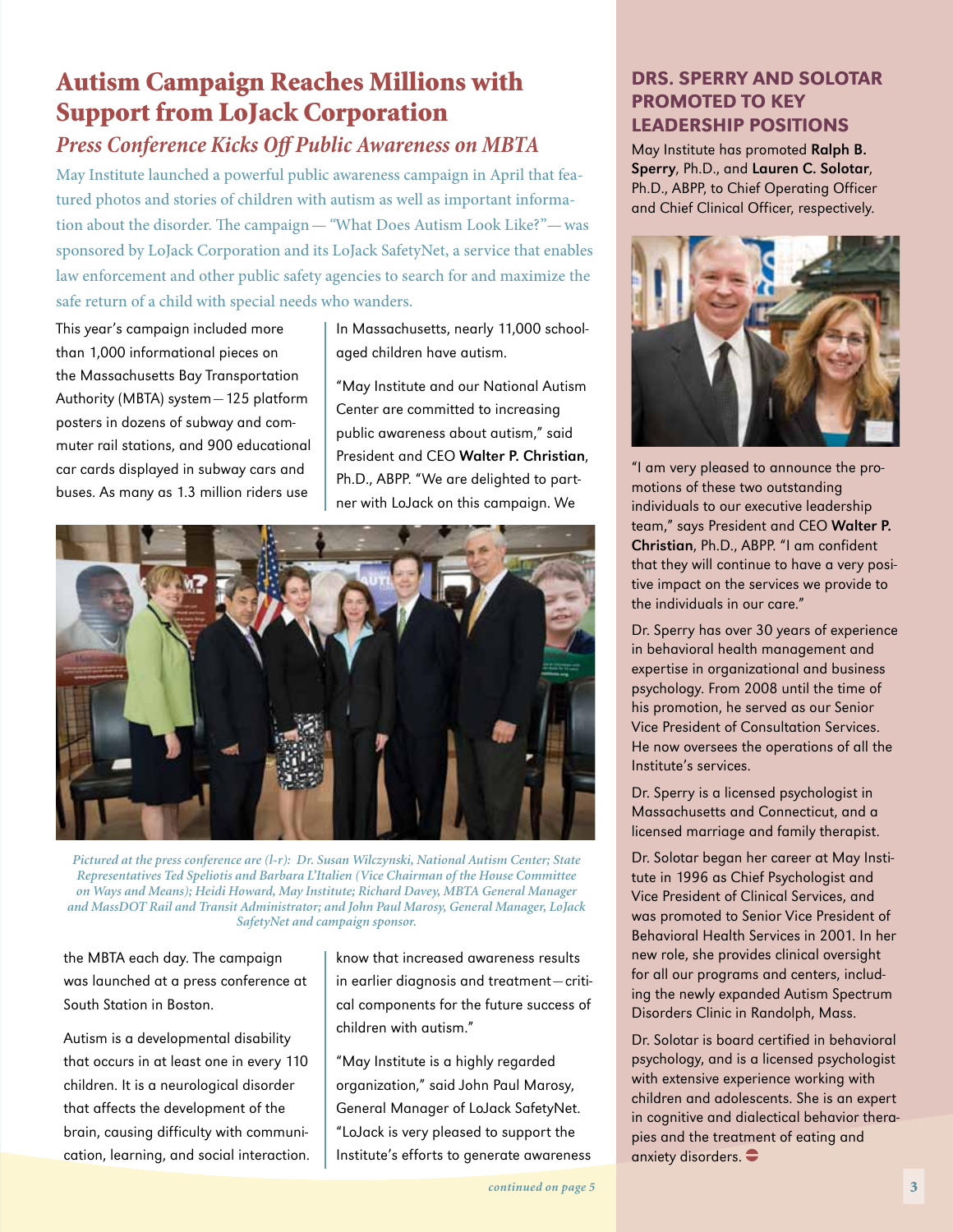

## Make Winter Dance a Night to Remember

Thanks to the generosity of the local Knights of Columbus (KOC), more than 100 students and staff members from the May Center school and residences in Randolph, Mass., attended a funfilled winter semi-formal dance. The May Center serves students with autism spectrum disorders and other developmental disabilities.

The event was held at the KOC hall in Randolph, where participants enjoyed a spaghetti dinner provided by Faisano's Catering in Braintree. After dinner, the festivities continued with dancing, cake, and conversation. The hall, food, and entertainment were all made possible by donations and support from many KOC members. Several helped serve the spaghetti dinner and one served as DJ.

Thanks to residential teacher Regina Solomon and her parents, members of the Randolph KOC, who took a leadership role in organizing the dance.

"The event was a hit!" says Patrick Keary, Program Coordinator at one of our student residences in Randolph. "All the students had a great time and so did the staff." $\bullet$ 

#### Knights of Columbus Come Ride With Us in the 2010 Rodman Ride For Kids!

We are proud to be invited for a fourth year to raise funds for our children's programs in the 2010 Rodman Ride for Kids.

Over the last three years, thanks to the efforts of employees, friends, and corporate sponsors, we have raised over \$430,000 through the Ride.

In June, Board members Stephen Young and Robert Yelton, along with Jory Berkwits' colleagues from Merrill Lynch, Sam Hodgson and Matthew Hart, attended a 20th anniversary party to celebrate the Ride's history and kick off the Institute's 2010 efforts. Also in attendance were employees from corporate sponsor LoJack, May Ambassador Christa Keil and her guest Judy Cutter, and May Center parents Michael and Suzanne Emmi.



in Foxboro, Mass., on Saturday, September 25, and feature more than a thousand riders cycling 25, 50, or 100 miles. The day's festivities will include food, music, prizes, and T-shirts.

When we reach our fundraising goal of \$175,000, we will receive a 10 percent matching gift from the Ride for Kids. Every dollar we raise will directly benefit our children's programs.

How can you help? Register

as a May Institute rider, create a team with family and friends, donate to an existing team, volunteer, or become a corporate sponsor. All efforts will help create a brighter future for children with autism, brain injury, and other special needs.

Donations to May Institute can be made through November 30. To donate, or for sponsorship or volunteer opportunities, see contact information on back page.  $\bullet$ 

This year's ride will be held

#### Web Highlight — *Autism: A Father's Perspective*



May Center parent Jim Wright, a devoted supporter of the Rodman Ride for Kids, recently shared his personal story of raising a son with autism. To follow Jim's journey of hope, acceptance, and discovery, read his wonderful and heartwarming narrative at www.mayinstitute.org.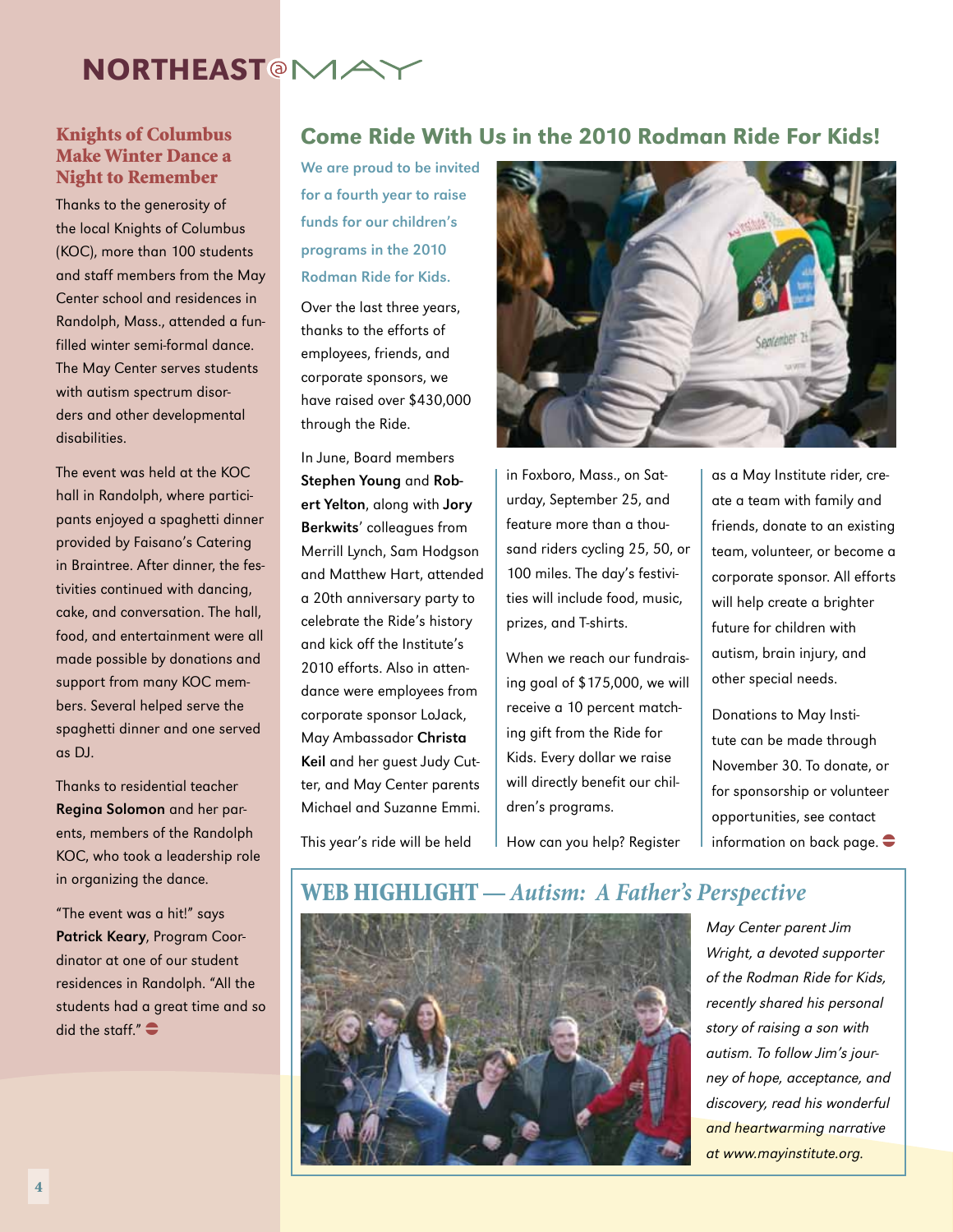#### **Massachusetts** Clubhouse Coalition Honors May Institute

May Institute was recently recognized by the Massachusetts Clubhouse Coalition (MCC) for offering employment opportunities to individuals with mental illness. The Institute was one of 38 companies honored at MCC's annual employer awards dinner held at the State House in Boston.



*(l-r) Shawn Healy, Director of Clinical Services and Operations, May Institute Behavioral Health Services; Joyce McCauley, Aide to State Representative David Sullivan; and Clubhouse members Armanda Andre and Al Araujo. (Back* 

The Institute operates five clubhouses throughout Massachusetts that provide individuals with mental illness a place to recover and rebuild their lives. Located in Attleboro, Fall River, Harwichport, Hyannis, and New Bedford, our clubhouses offer members the opportunity to participate in meaningful work, pursue education and employment, and have a safe place to develop friendships.

Last fall, our clubhouse programs faced potentially devastating budget cuts. Responding to this threat, clubhouse members and staff joined hundreds of concerned citizens in rallies at the State House. The overwhelming community support helped to sway Governor Patrick not to cut state funding for these programs.  $\bullet$ 

#### *Campaign on MBTA…* continued from page 3

Did you see the campaign on the

If so, we'd like to hear your thoughts! Please email us at info@mayinstitute.org.

MBTA?

of autism and other cognitive conditions through this campaign."

Families whose children were highlighted in the campaign were honored during the press conference for their contributions to the Institute's aware-

ness efforts. State Representatives Barbara L'Italien (D-Andover) and Theodore Speliotis (D-Danvers) recognized the families and presented them with citations from the Commonwealth of Massachusetts.

"The prevalence of autism in our state is deeply concerning," said Representative

L'Italien, who serves as Vice Chairman of the House Committee on Ways and Means. "On both a professional and personal level, I appreciate the efforts of all those involved in working with May Institute to raise awareness and edu-

> cate the public through this campaign on the MBTA."

> "This is a great partnership and we are excited to be part of an initiative that works to educate the public on autism," said MBTA General Manager Rich-

ard A. Davey. "This outreach effort is a smart way to share critical information with thousands of customers who ride the T each day." $\bullet$ 



*MBTA campaign, with response cards that riders could submit for information about autism.* 

*A campaign poster at an MBTA Green Line station.*

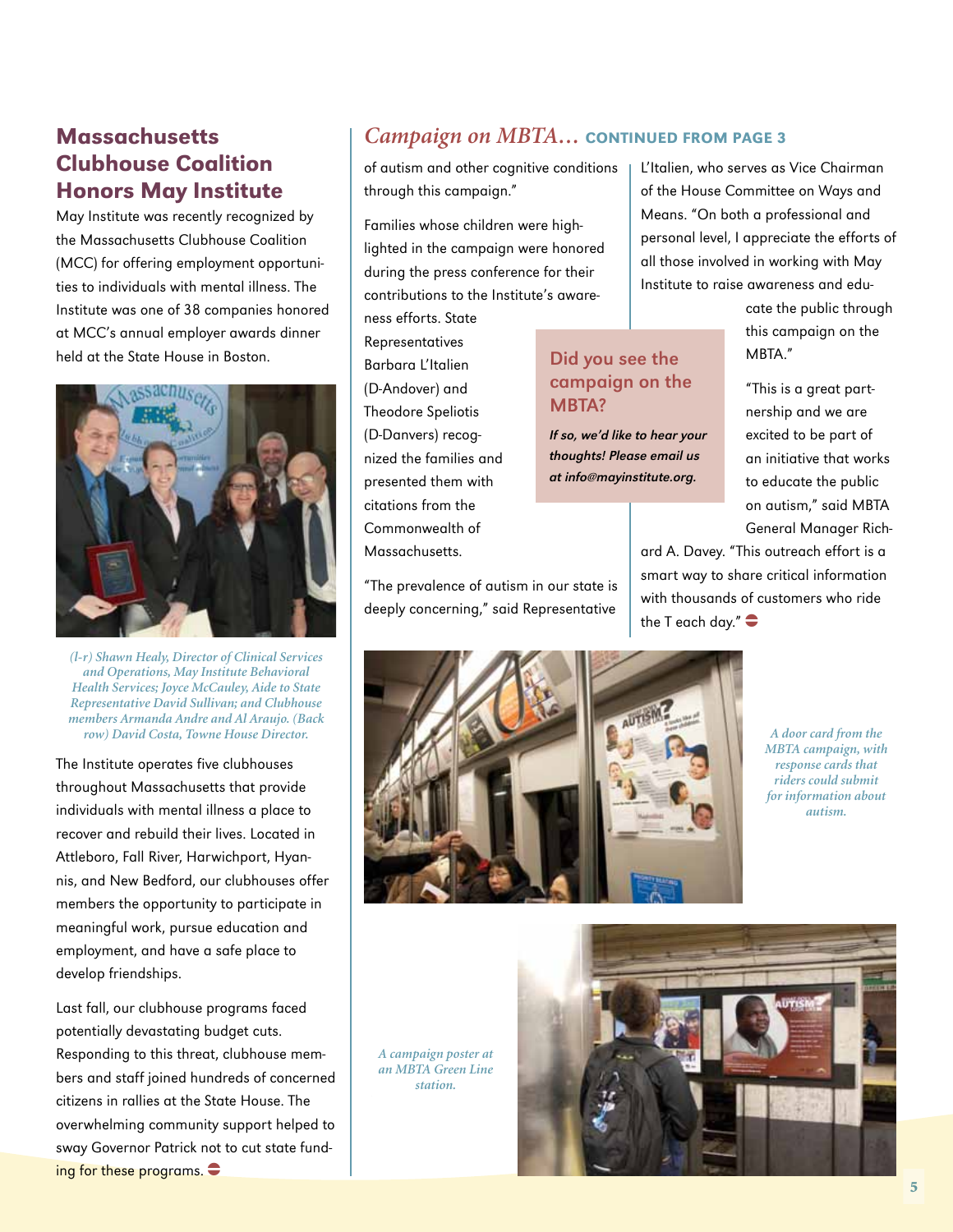# SOUTHEAST<sup>®</sup>MA

## Annual "Salute to Safety" Educational and Fun

WTVM-TV 9, the ABC affiliate in Columbus, Ga., joined the staff of the Southeast Regional Autism Center and Safe Kids Columbus this year to help publicize the importance of safety awareness for children with special needs during the second annual

First responders and Safe Kids representatives spoke to families and children with special needs about how to stay safe and respond in the event of an emergency. During the event, children climbed aboard police cars,



Salute to Safety event. *SERAC staff with local first responders who transport patients by helicopter during emergencies* 

all-terrain and emergency medical vehicles, fire trucks, and even a helicopter used to transport patients.

"Having an opportunity to meet emergency response professionals that work in their community in an

environment that is friendly and fun will make it more likely that these children will respond positively to first responders," said Amy Bontrager, Community Outreach Coordinator at the Center.  $\bullet$ 

#### Family Fun for Camp Lejeune Children

The Southeast Regional Autism Center in North Carolina recently held its first social activity day at Richard Ray Park in Jacksonville. Families who receive services from the Center came together and shared a meal and playtime. They enjoyed time on the playground, an obstacle course, rocket balloons, and a parachute. Each child decorated a picture frame that would hold a family photo taken at the park.



#### Atlanta Staff Making Strides for Autism

Employees from our Southeast regional office in Atlanta, Ga., recently put on their walking shoes to participate in the Walk Now for Autism Speaks, the



*Pictured are (l-r) Heather Castle, B.A., Beth McTiernan, B.A., Jonas Jenkins, B.A., Courtney Keegan, M.Ed., BCBA, Angela Hornsby, B.A., and Ryan Schweck, B.S., BCaBA* 

largest event of its kind in the state of Georgia. In just four years, this event has raised more than \$2.5 million for autism awareness, advocacy, research, and family services.

vices stopped by our booth to say hello to staff. Visitors to our booth played a bean bag toss game with staff and

Several families who receive May Institute's ser-

also participated in a raffle for several great prizes.

The event drew over 20,000 attendees.  $\bullet$ 

*Behavior Analyst Marianne Idol, M.A., BCBA, spends time with John.*

"It was a fun-filled day where parents and children could enjoy the outdoors as a family," said Anne Stull, M.A., LPA, BCBA, Clinical Director of the Center. "Families were able to meet each other and talk about the commonalities they share in raising a child with autism. It also allowed for generalization of social skills that the children have been learning during sessions with their therapists."

The Center serves families from Camp Lejeune and the surrounding  $area<sub>s</sub>$   $\triangle$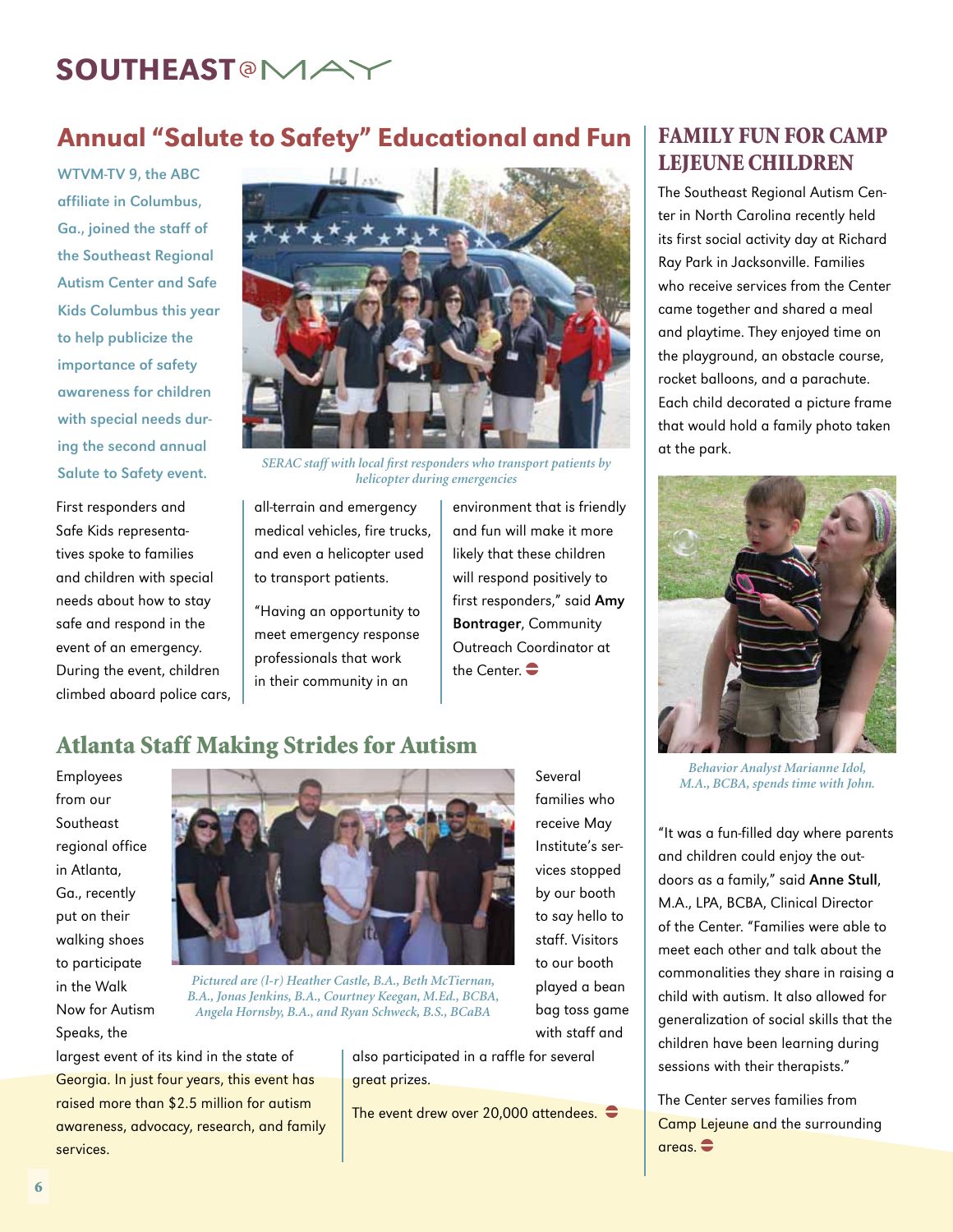# WEST COAST<sup>®</sup>MA

#### New Program Director Named at The Bay School

**Andrea Gold**, Ph.D., former Director of Education at The Bay School (TBS), a May Center for Child Development located in Santa Cruz, Calif., has recently been promoted to Program Director.



In her new position, Dr. Gold is responsible for the development, operation, and ongoing management of home, school,

and community-based services provided by the school.

"Andrea has a wealth of experience in teaching, management, and organizational operations that will benefit all the

students and families served by The Bay School," said Walter P. Christian, Ph.D., ABPP, President and CEO. "She has strong relationships with parents and staff, and an excellent reputation in the community."

Dr. Gold received a bachelor's degree in Psychology from the State University of New York at Albany. She earned a master's degree in Clinical and Behavioral Applications in Mental Health Settings and a Ph.D. in Learning Processes from the City University of New York, Queens College.

She is a member of the American Psychological Association, the Association for Behavior Analysis International, and the California Association for Behavior Analysis.  $\bullet$ 

#### TBS Students Show Teachers Gratitude and Love



*Teachers at The Bay School share a group hug during the afternoon festivities.* 

The Bay School recently celebrated its teachers at the school's first annual "Teacher Appreciation Day." Teachers enjoyed music in the California sunshine, and shared in a smorgasbord of goodies and an afternoon of fun.

With the help of staff, students from each classroom made gifts and cards for their teachers. One classroom prepared a rap routine as a surprise for their teacher, Stephanie.  $\bullet$ 

# notable<br>NEWS

- More than 200 national and regional media outlets carried the press announcement from the PR Newswire about May Institute and LoJack promoting autism awareness on the MBTA, including online coverage on Forbes, Yahoo! Politics, and Health Industry Today websites. Multiple television stations covered the initiative online including WXTX FOX 54 (Columbus, Ga.) and KFVE-TV 5 (Honolulu, Hawaii). Business journals in Boston, Washington, Austin, Philadelphia, Phoenix, Portland, Nashville, Baltimore, Los Angeles, Columbus, Birmingham, San Jose, and San Francisco also featured the news online.
- The Boston Globe featured the courageous journey of Declan, a student at our school for children and adolescents with brain injury in Brockton, Mass., in the article, "Despite Tumor, Teen Helps Others."
- Shannon Kay, Ph.D., BCBA-D, Director of the May Center for Child Development school in West Springfield, Mass., and Anne Stull, M.A., LPA, BCBA, Clinical Director of the Southeast Regional Autism Center, in Jacksonville, N.C., authored the article "Smooth Operations: Teaching Children with Special Needs to Help Out Around the House," for the May issue of Exceptional Parent magazine. Stull, in collaboration with Patricia Ladew, Senior Communications Writer at May Institute, also authored an article in the April issue of the publication, entitled, "Safety First For Children With Autism Spectrum Disorders."
- A segment featuring the Southeast Regional Autism Center's "Salute to Safety" event aired on WTVM-TV 9, the ABC affiliate in Columbus, Ga. Additionally, radio promos for the event featuring Amy Bontrager, the Center's Community Outreach Coordinator, aired on multiple PMB Broadcasting stations.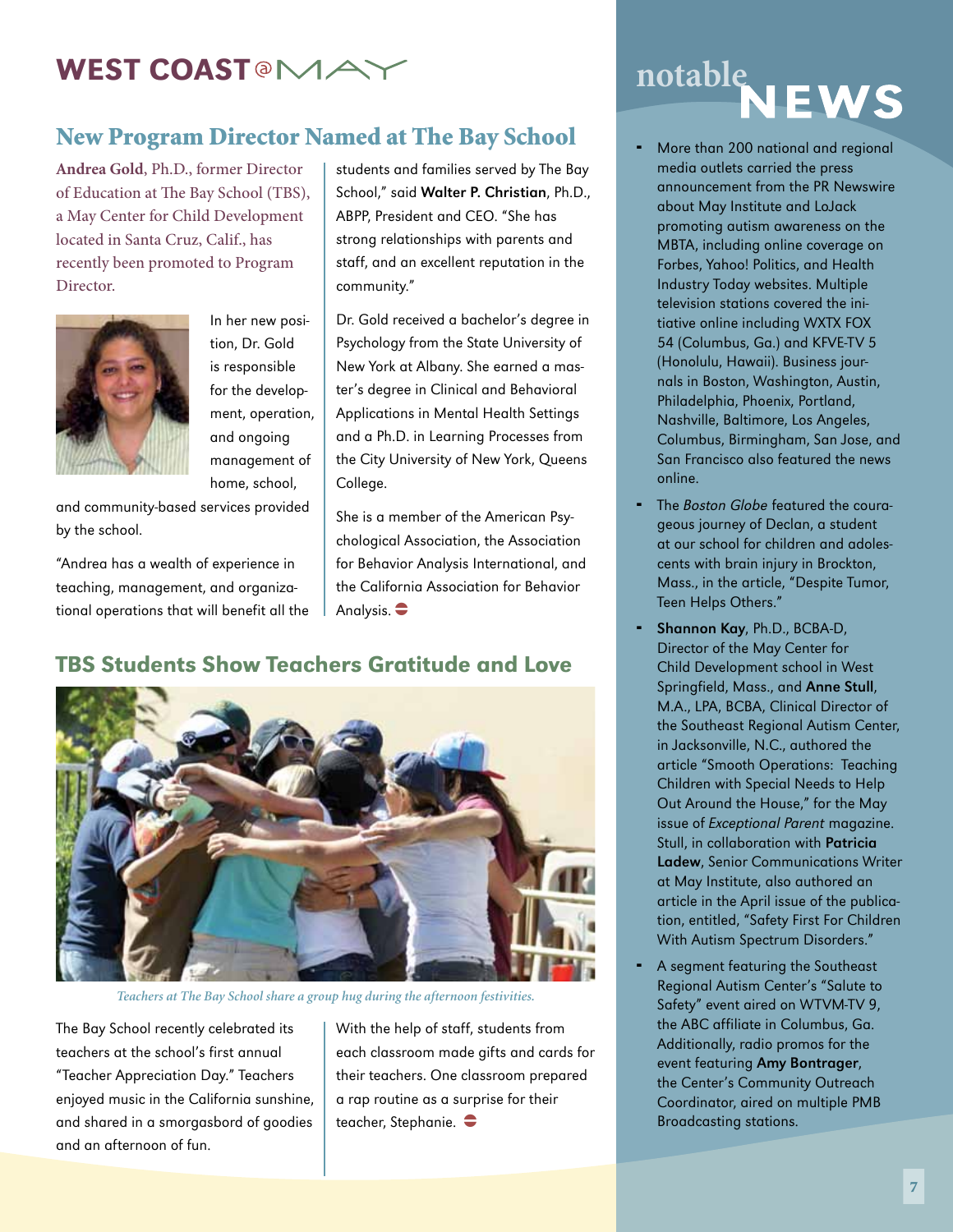# COMMUNITIES

#### **May Institute Welcomes International Experts for Distinguished Lecture Series**

This spring, May Institute welcomed Robert Koegel, Ph.D., and Lynn Kern Koegel, Ph.D., CCC-SLP, international experts in the field of autism and the developers of Pivotal Response Treatment (PRT), a treatment approach that focuses on motivation in individuals with autism spectrum disorders (ASD). The presentation, made to a packed audience of clinical staff, was the most recent in May Institute's "Distinguished Lecture Series," a forum created by the Institute to invite internationally renowned clinicians to share their knowledge and expertise.



PRT is one of 11 effective educational and behavioral treatment approaches identified in the National Autism Center's recently released National Standards Report. For the past five years, both of the Koegels served as Expert Panelists for the National Standards Project. Dr. Robert Koegel has also been a long-standing member of May Institute's Professional Advisory Board.

May Institute is in the process of developing a training plan to add PRT to our arsenal of effective treatment approaches. We look forward to implementing PRT, and to continuing our long tradition of providing effective and cutting edge treatment services to individuals with ASD.  $\ominus$ 

# **INSIDE @MAY**

### May Staff Team Up with Dana-Farber

"Team Todd," a joint effort between May Institute and the Dana-Farber Cancer Institute, brought in over 100 new participants to a bone marrow drive this spring in support of Todd Fournier, a longtime and much loved staff member at the May Center for Child Development in Randolph, Mass.

Todd, who works as a job coach, has been battling non-Hodgkins lymphoma. Despite grueling weekly chemotherapy and daily radiation treatments at Dana-Farber and Brigham and Women's Hospital, Todd has remained steadfast in his commitment to the vocational education students in his care.

"Increasing public awareness about autism has been my mission for many years," says Todd. "Now, I have two causes. Autism and cancer may not have cures, but there are ways we can support one another that can make huge differences in the quality of life of those facing these kinds of challenges."

What Todd needs is a bone marrow transplant, although he has not yet found a match among the 14 million people in the National Marrow Donor Program (NMDP) registry. To get involved, please visit www.dfci.org/  $nmdp.$ 

### **Rallying to Support Recovery Efforts in Haiti**

Bringing resources to people in need has been May Institute's longstanding mission. So, in the aftermath of the devastating earthquake that shook Haiti earlier this year, staff, students, and May families immediately went into "what can we do to help?" mode. Efforts were particularly meaningful for a number of programs whose employees had family members impacted by the earthquake.

The May Center school for children and adolescents with brain injury in Brockton, Mass., and our May Center school serving students with



*Alissa Shay, M.Ed., Assistant Program Director at the May Center school in Woburn, prepares to sell raffle tickets.*

autism in Woburn, Mass., collected monetary donations, held clothing and toiletry drives, and sold homemade items to raise funds for those struggling to recover from this catastrophic event.

Brockton employees Jayla Hampton and Shayla

Mombeleur, whose families work closely with a local organization that is assisting the victims in Haiti, gathered and shipped the items free of charge. Money collected was donated to the American Red Cross for Haitian relief.  $\bullet$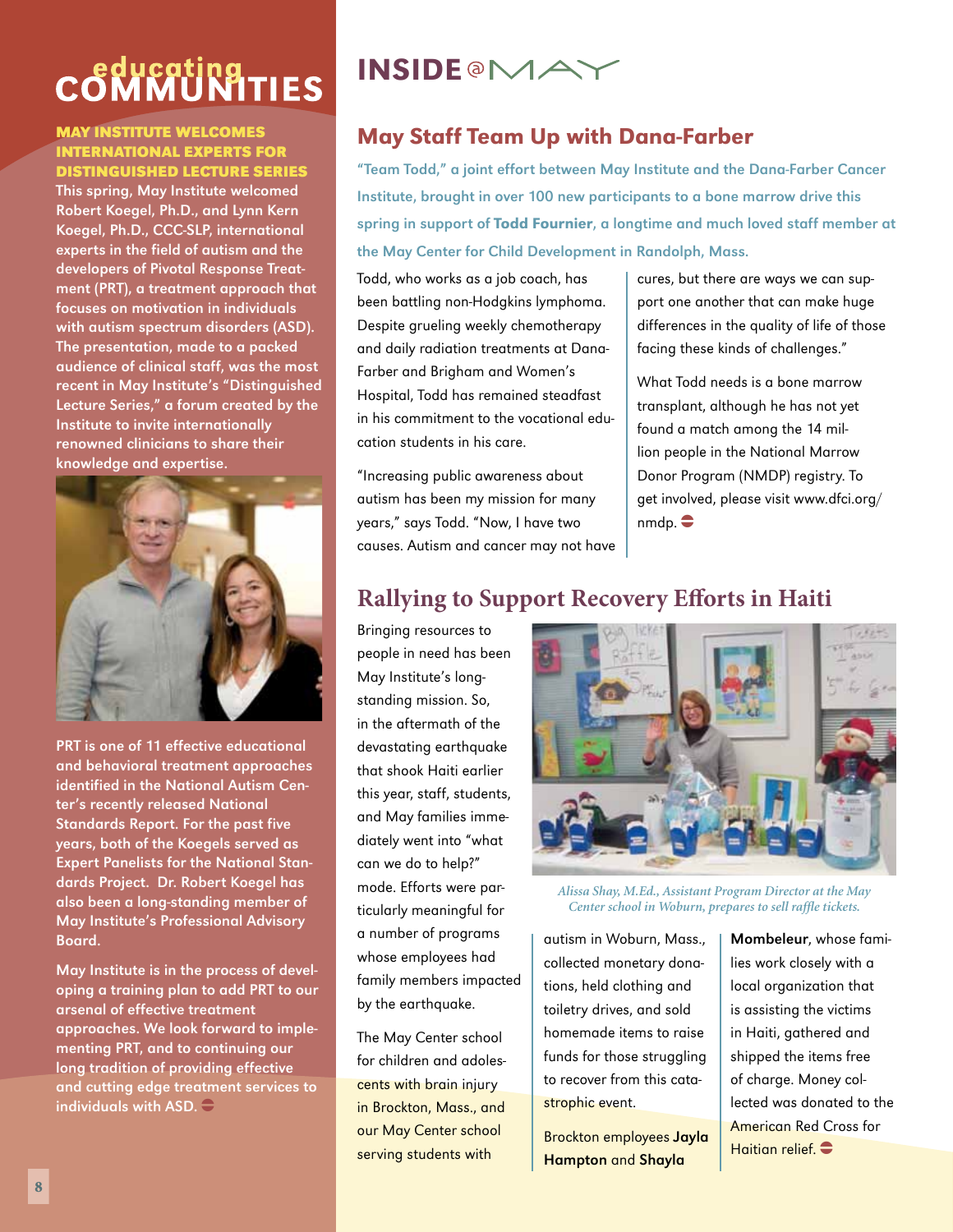#### **Priscilla Blew Retires After Three Decades** *Touching Countless Lives*

Back in 1979, very few people knew anything about autism. The topic didn't dominate headlines and newscasts like it does today. However, one young woman living on Cape Cod knew that helping children with this challenging disorder was going to be an important part of her life. And so began Priscilla Blew's career at the May Center school in Chatham, Mass.

No one could have predicted that Priscilla's passion for guiding the growth and development of children facing these significant challenges would culminate into a 31-year career at May Institute. As she retires this summer from her most recent position as Program Director of the May Center in Randolph, Mass., she leaves with our heartfelt gratitude for her countless contributions.

As a consummate professional and role model, Priscilla has left an indelible mark



at May Institute. Most importantly, she has significantly impacted the lives of many hundreds of children from across the country who have benefited from her expertise, compassion, and dedication. Her rare combination of gifts will be deeply missed. We wish her the very best on this next chapter in her journey.

"I believe those of us in education should be life-long learners," says Priscilla. "I encourage you to never stop asking questions. The answers are most often the foundation of solutions you seek and the dreams you hope to achieve." $\bullet$ 

#### Garnering Awardsfor Excellence in communications

May Institute has won five awards for excellence in communications, public relations, and marketing from three New England organizations.

The Institute won the Massachusetts Nonprofit Network's Excellence Award for Communications. As one of only ten winning nonprofits selected from 150 nominated organizations, we were recognized for the

international dissemination of the National Autism Center's National Standards Report. The launch of the National Standards also earned us a prestigious Bell Ringer Award from the Publicity Club of New England. The National Autism Center is one of May Institute's centers of service, training, and research.

Our "What Does Autism Look Like?" autism public awareness campaign on the MBTA won a Bell Ringer award and a first place award from the New England Society of Healthcare Communications (NESHCo).

Finally, the Institute won an Award of Excellence from NESHCo for the Evidence-Based Practice and Autism in the Schools manual, a guide developed by the National Autism Center.



#### Chief Compliance officer **APPOINTED**



Aubrey Macfarlane, LMSW, has joined May Institute as its Chief Compliance Officer.

Macfarlane will work with executive leadership to ensure the organiza-

tion's continued excellence in compliance with all regulatory and funding agencies, especially as it expands services across the country. Her responsibilities will include researching, monitoring, and communicating state and federal regulations affecting May Institute operations; implementing and communicating the compliance plan as well as policies and procedures to staff at all levels; and conducting periodic audits and assessments of all programs. She will also oversee the supervision of the Quality Improvement department.

A licensed social worker who earned both her bachelor's and master's degrees from the University of Michigan, Macfarlane comes to us from the Judson Center in Royal Oak, Mich., where she was Vice President of Programs.

#### Senior VP of Consulting Services Named



Pam Raymond, M.A., BCBA, has been appointed as May Institute's Senior Vice President of Consulting Services. When she was a graduate student, Ray-

mond's practicum placement was at the former May Center school in Chatham, Mass.

In her new position, she is responsible for the operation of home and school consultation services for children and adolescents with autism and other special needs. She is also overseeing the expansion of the Institute's autism services for military families throughout the country.

Raymond has a master's degree in clinical psychology from West Virginia University.  $\bullet$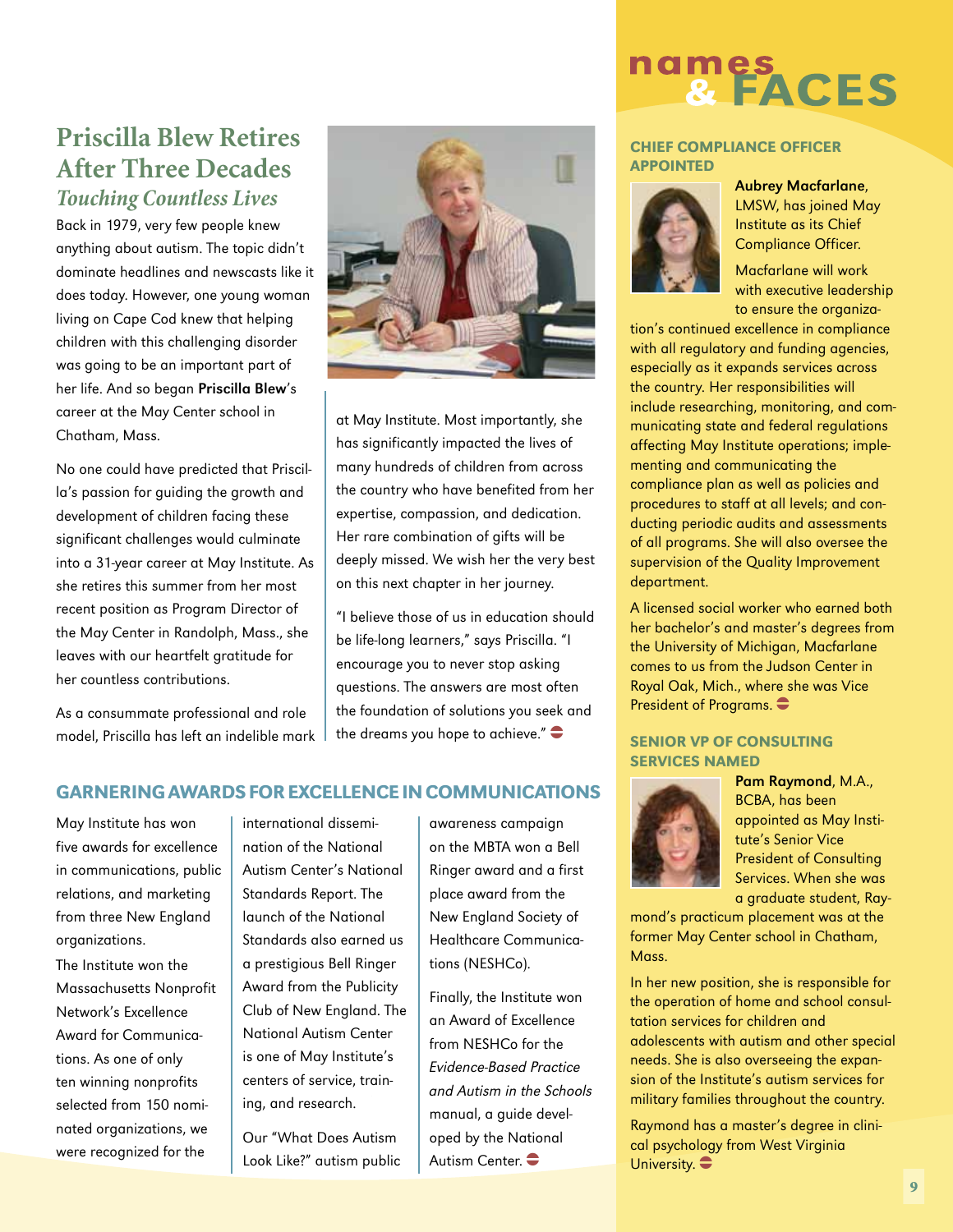

# grants&gifts notable

We are truly grateful to the corporations, foundations, and agencies that support our vital services through their grants and donations. Recent supporters include:

Our Pediatric Specialty Center in San Jose, Calif., received a \$100,000 challenge grant from The Valley Foundation. The grant was matched by May Institute and other donations to the organization, and used to support diagnostic and treatment services.

2. Stephen H. Peck & Associates/UBS became a \$30,000 Start/Finish Line Sponsor for the 2010 Rodman Ride for Kids.

LoJack Corporation provided a \$30,000 sponsorship in support of May Institute's "What Does Autism Look Like?" public awareness campaign on the MBTA.

The Rodman Ride for Kids awarded May Institute \$19,377, a 15 percent match, for achieving its 2009 fundraising goal of \$150,000.

The May Center school in Randolph, Mass., received a \$12,000 challenge grant from the John W. Alden Trust. The school purchased equipment for its vocational program.

The Paul F. Shoen Foundation donated \$5,150 and the Aycock Family Foundation awarded a \$1,500 grant to support services at The Bay School in Santa Cruz, Calif.

The Andrew J. Altman Memorial Fund donated \$2,950 to the May Center for Adult Services in Revere, Mass., to purchase and maintain fitness equipment.

# **GIVING @MAY**

# **Donate Through the CFC**

Are you a military or federal employee? Do you want to help support May Institute's work with children and families across the country? Those of you who serve our country can support us this year through the Combined Federal Campaign (CFC) with one easy pen stroke.

CFC is the world's largest and most successful annual workplace charity campaign. Pledges made by federal, civilian, postal, and military donors during the campaign season (September 1 to December 15, 2010) support eligible nonprofits that provide health and human service benefits throughout the world.

You can designate May Institute to receive your campaign gift by writing our charity identification number (CIN) on your pledge form. The CIN is different for state and federal campaigns, so please refer to your reference materials. In most cases, May Institute will be listed by its DBA (doing business as) category, "Autism, Brain Injury and Mental Health Services for Civilian and Military Families" with the CFC pledge number 11228.

May Institute is also a member of the Children Medical Charities of America Federation and a proud recipient of the Independent Charities Seal of Excellence, awarded to fewer than 0.2% of all charities operating in the U.S. today.

To learn more about this initiative, please visit our website. Your contribution will make a significant difference.  $\bullet$ 

#### Philanthropy and Partnerships... CONTINUED FROM PAGE 1

LoJack Corporation General Manager John Paul Marosy and Mr. Peck have both been honored with our "Philanthropy in Business" award.

A full house at our recent Business Partners Appreciation and Networking Breakfast was another sign of strong community support.

*(l-r) James Millins, B.S., B.A., Chief of Facilities Management at May Institute, with May Institute supporters Paul Pawlowski, long-time friend and business partner; Dave Larkin of Larkin Hathaway, Inc., and John Panora of J.M. Service Company, LLC.*

We recognize and thank all of the individuals and companies whose support is so vital to our success.  $\bullet$ 

*(l-r) Heidi Howard, M.P.A., Chief of Business Development at May Institute, presents May Ambassador Christa Keil with a collection of artwork by our students.*



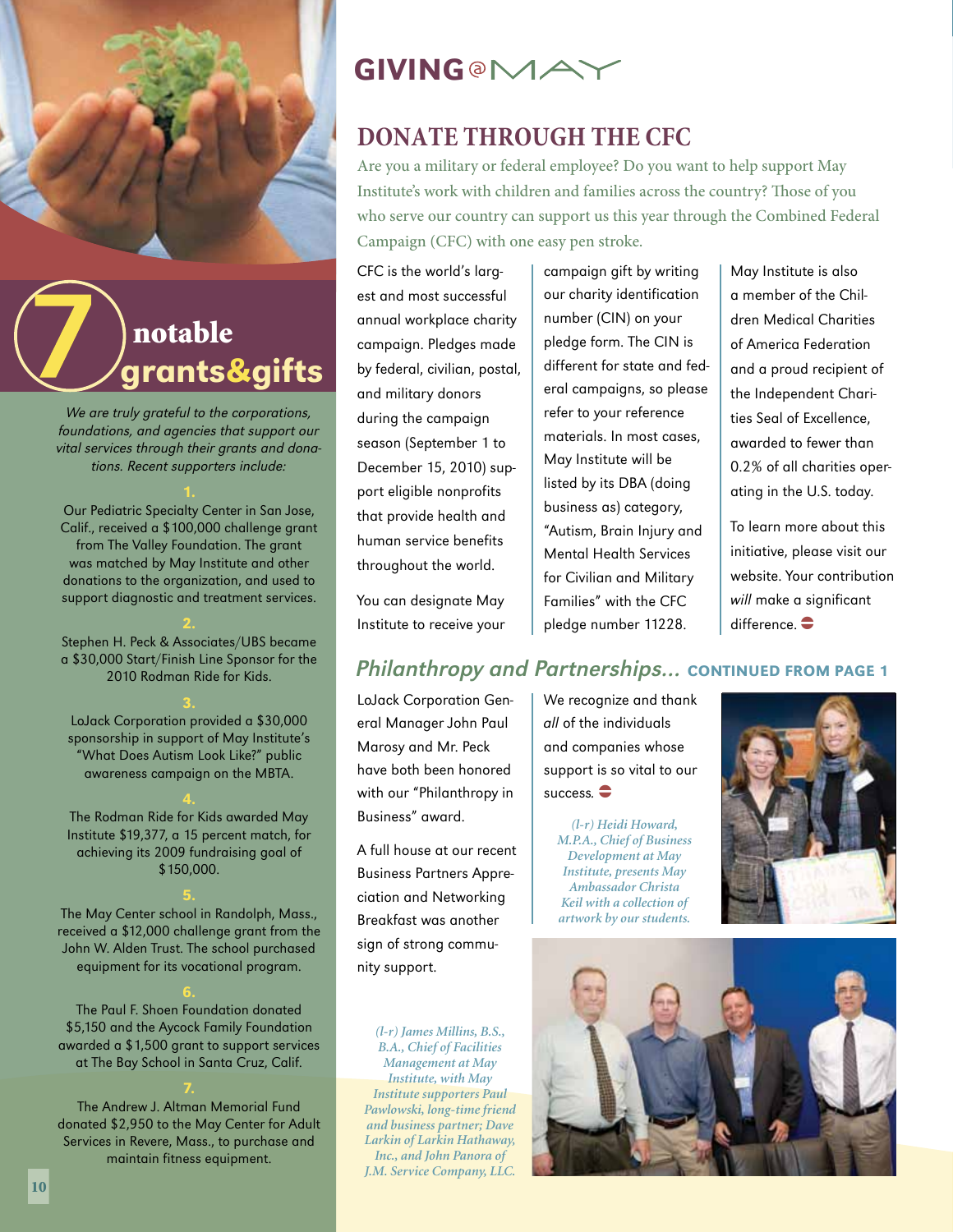# $N$   $C$  National Autism Center

#### Autism in Turkey, More Similarities than Differences

Even Eyjafjallajökull, the Icelandic volcano responsible for stranding so many travelers earlier this year, could not deter National Autism Center's Executive Director **Susan Wilczynski**, Ph.D., BCBA, from traveling 4,876 miles to deliver presentations on the National Standards Project to the Tohum Autism Foundation and the Turkish Psychological Congress in Istanbul and Mersin, Turkey, respectively.

Dr. Wilczynski, who had been invited to Turkey to share the findings of the National Standards Project, was joined by three interpreters. The workshop drew a diverse audience of parents and professionals.

"Parents are desperate to try any and every method with the hopes of

reversing the symptoms of autism in their child," said Dr. Wilczynski. "Professionals are hungry for information about effective treatments."

"Unfortunately, although many parents and professionals are aware of what should be done, high quality services and well-trained service providers are very

16. Ulusal Psikoloji Kongresi 14-17 NISAN 2010 **MERSIN ÜNIVERSITES** 

limited in Turkey," said Dr. Ozgul Gurel, Director of the Tohum Autism Foundation. "With a young population and limited resources, it is very difficult to disseminate knowledge and practices to all parts of the country.

"Everyone was impressed with the

content of the presentations," Dr. Gurel continued. "The National Standards Project is a very important contribution to the autism spectrum disorder field. For most of the people in the audience, this…was a tremendous opportunity to understand where they should be focusing their attention." $\bullet$ 

# in the News

Susan Wilczynski, Ph.D., BCBA, Executive Director of the National Autism Center, was featured in various publications/outlets, including:

- Turkey's local and national publications, the Gazete Hakimiyet, Gunboyu, and the Hurriyet. She was also a featured guest on two television networks, including one with popular journalist Anne Lunca Analdim, which was broadcast in multiple countries.
- The New England Psychologist in an article entitled, "Ruling that MMR Vaccines Don't Cause Autism Cements Research."
- The Boston Business Journal in an editorial entitled, "Building Support for People with Autism." The piece was co-authored by James T. Brett, President and CEO of the New England Council and current chairman of the Governor's Commission on Developmental Disabilities.
- Autism Podcast, one of the most popular international podcasts dedicated to autism. The hour-long interview remains available for download from the Autism Podcast and NAC websites.
- The article entitled, "Joining Hands for Autism Awareness," which appeared on www.eyeofdubai.com, an online site based in the United Arab Emirates, cited the results of the NAC's National Standards Project.

#### National Standards Report Continues to Generate Interest

Since the release of the National Standards Report last fall, tens of thousands of individuals from around the world have visited the NAC website to learn more about the National Standards Project (NSP) and download its findings.

The NSP resulted in the publication of

the Report, which covers a broad range of treatments and identifies the level of scientific evidence available for each. The Report describes 11 "established" treatments that produce beneficial outcomes and are known to be effective for individuals (under 22) on the autism spectrum.

There have been more than 50,000 free downloads of the Report and related publications from NAC's website. Individuals, organizations, and schools nationwide have also purchased copies of the Report. To learn more, visit www.nationalautismcenter.org.